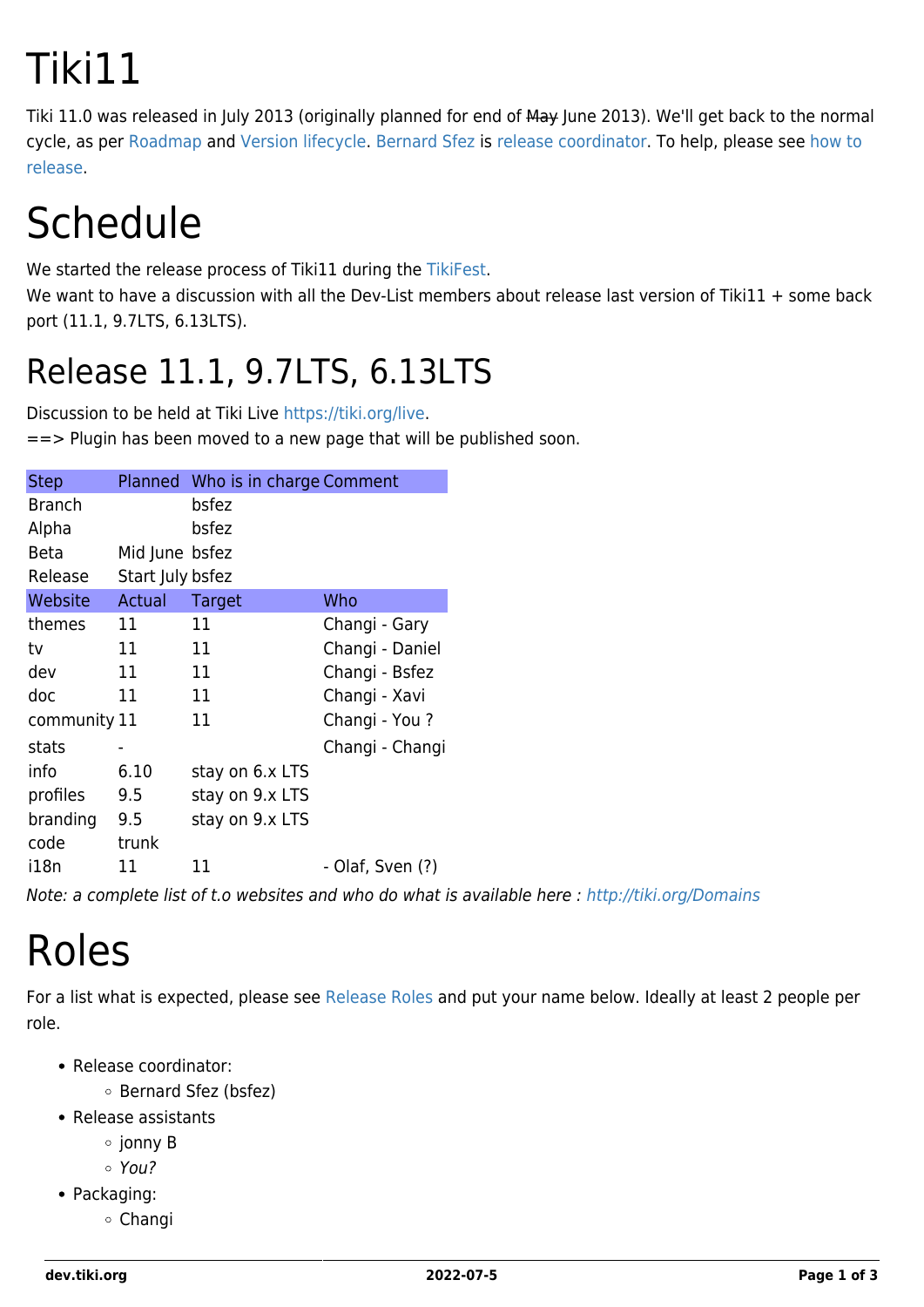- Test team:
	- Bsfez
	- Geoff
	- ∘ luci
	- pascalstjean
	- $\circ$  You?
- Documentation:
	- Xavi
	- You?
- Communications:
	- $\circ$  Rick (usually ok?)
- Profiles:
	- $\circ$  You?
- UI & Themes:
	- You?
- Community
	- Marc
	- $\circ$  You?

Other roles to be ideally filled: Security, i18n, Infrastructure, Legal - add yourself to the list above if you can help in any of these, or other, areas.

## Roadmap

- 1. Give the release a name. Proposals:
	- 1. Agena (the 10th brightest star in the sky in May)
	- 2. Porrima (names of two ancient goddesses of prophecy)
	- 3. Vindemiatrix (signifying the Grape-gatherer)
	- 4. Vega

I would have like Apollo (in reference to Apollo 11) but Apollo is an Asteroid.

- 1. Check the status for each [Pre-Dogfood Server](http://tiki.org/Pre-Dogfood%20Server) and fix all bugs
- 2. Fix all bugs reported at [Regressions in trunk](https://dev.tiki.org/Regressions-in-trunk)
- 3. [Start branch 11 from trunk](https://dev.tiki.org/How-to-release#Create_a_branch_if_you_are_releasing_a_major_version)
- 4. Move some tiki.org sites from branches/10.x to branches/11.x/
	- tv.tiki.org
	- themes.tiki.org
	- o dev.tiki.org done
- 5. Fix bugs uncovered by the upgrades above (which we should have caught in the pre-dogfood server)
- 6. Release an Alpha
- 7. Move some more tiki.org sites from branches/10.x to branches/11.x/
	- doc.tiki.org
	- o tiki.org (Community)
- 8. Release a Beta at the end of the [TikiFest](http://tiki.org/TikiFestMontreal-Ottawa11) before mid June 2013
- 9. Release Tiki 11 end June, start July 2013